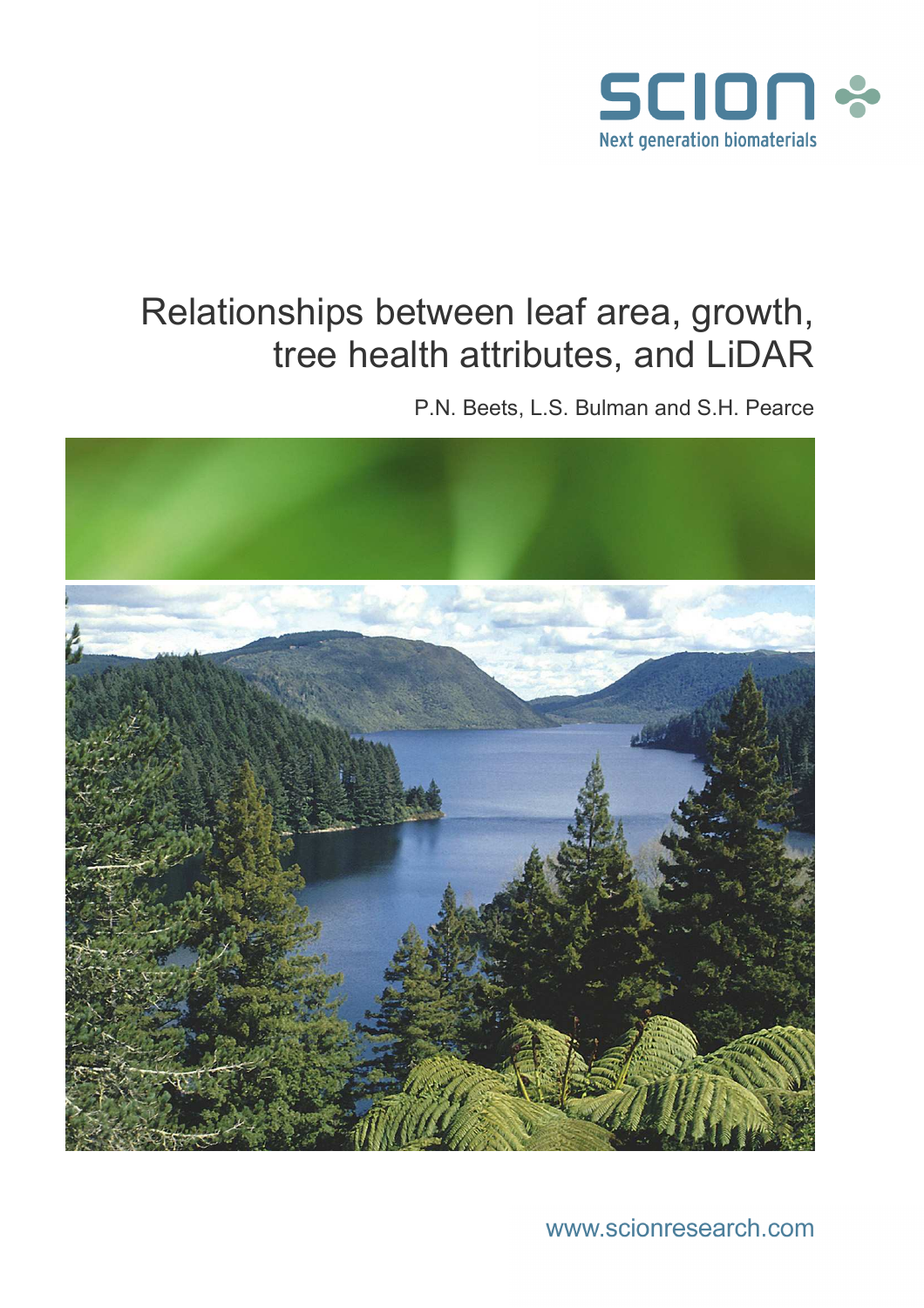### Client Report No. 12713

### Relationships between leaf area, growth, tree health attributes and LiDAR

P.N. Beets, L.S. Bulman and S.H. Pearce

Date: April 2008<br>Client: New Zeala New Zealand Forest Owners' Association Contract No: MS 2

#### Disclaimer:

The information and opinions provided in the Report have been prepared for the Client and its specified purposes. Accordingly, any person other than the Client, uses the information and opinions in this report entirely at its own risk. The Report has been provided in good faith and on the basis that reasonable endeavours have been made to be accurate and not misleading and to exercise reasonable care, skill and judgment in providing such information and opinions.

Neither Scion, nor any of its employees, officers, contractors, agents or other persons acting on its behalf or under its control accepts any responsibility or liability in respect of any information or opinions provided in this Report.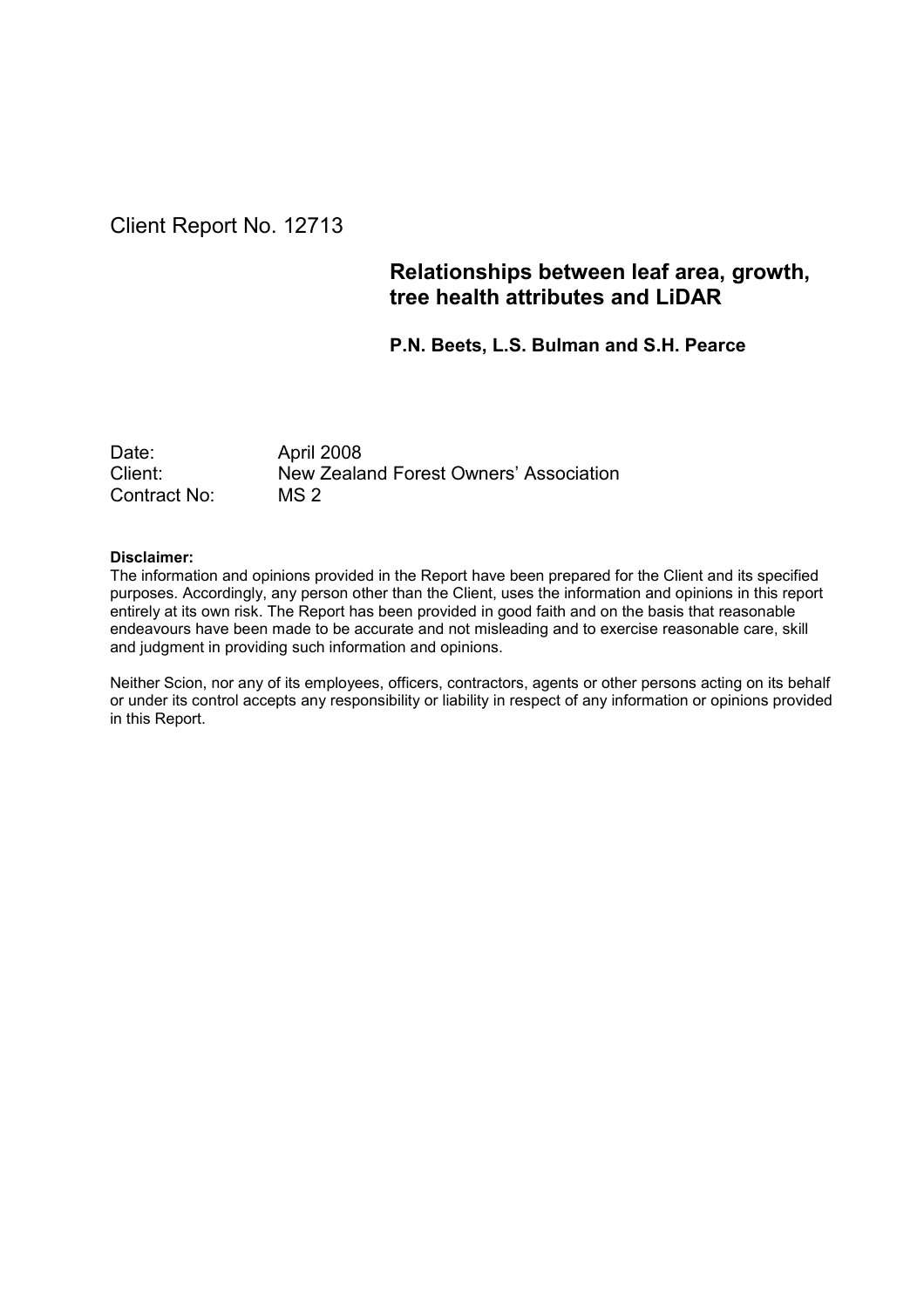## EXECUTIVE SUMMARY

## **Objective**

The objectives of this report were to assess the usefulness of crown transparency and needle retention as indicators of leaf area and growth; and to test whether these crown attributes can be assessed remotely using LiDAR, and to relate these attributes with measures of productivity.

## Key Results

Crown health attributes were assessed in 9-year-old stands in Puruki Forest, where leaf area and tree growth were directly measured, and crown transparency, and needle retention assessed by experienced observers. At Puruki, crown transparency and needle retention (NR) were strongly correlated with each other, with NR explaining 65% of the variation in total crown transparency and 68% of the variation in upper crown transparency. Crown transparency also depended to some extent on the number of branch cluster per m of stem length.

The three methods used to estimate LAI in 9-year-old radiata pine plots at Puruki all performed well. Two LiDAR metrics, p50fp and %veg were jointly outstanding as estimators of LAI, explaining 95% of the variation. In addition, NR and upper crown transparency explained 85% and 79%, respectively, of the variation in LAI, provided that stocking was concurrently taken into account.

Relationships between the four crown variables LAI, Upper crown transparency, NR, and LiDAR with tree volume were all remarkably strong, considering that the crown variables were the result of one-off assessments. While the results from Puruki Forest clearly demonstrate that growth depends on LAI, and other attributes that influence leaf area, evidence for tree health effects on growth were less clear in the Nelson/Marlborough pilot study. Nationally, stem volume depends on tree age, silviculture, site fertility, and climate, so unless these factors are adequately taken into account, they can be expected to obscure relationships between health attributes and stem volume.

## Application of Results

Crown transparency and NR influence tree growth, primarily through their effect on leaf area, or crown health. Two LiDAR metrics (p50fp and %veg) were also responsive to spatial variation in leaf area, crown transparency, and NR. However, the LiDAR height metric is also related to tree height, through its sensitivity to the height that the leaf area is displayed.

## Further Work

LiDAR points will penetrate deeper into the crown, and the point cloud mean height will therefore be lower down, in unhealthy stands compared with healthy stands. The effect of changes in tree health scores over time on LiDAR relationships with stem volume therefore remains uncertain, and warrants further research, if there is interest in predicting stem volume and growth rate from LiDAR information.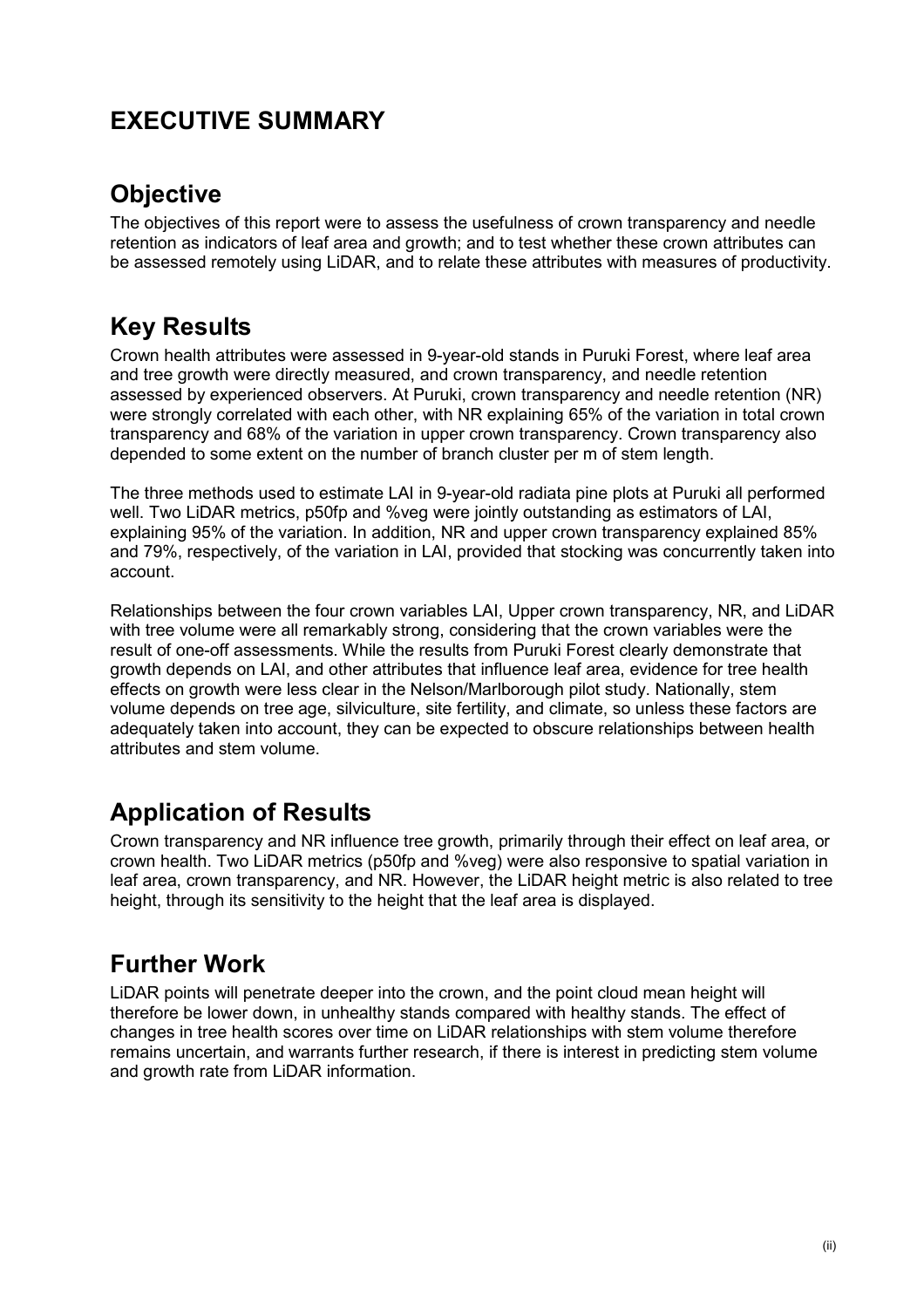## **TABLE OF CONTENTS**

| <u>mondation for ocion abstracting.</u> |                                |
|-----------------------------------------|--------------------------------|
| Contract number                         | MS <sub>2</sub>                |
| Client Report No.                       | 12713                          |
| Products investigated                   | LIDAR                          |
| Wood species worked on                  | Pinus radiata                  |
| Other materials used                    |                                |
| Location                                | Puruki, Nelson and Marlborough |

Information for Scion abstracting: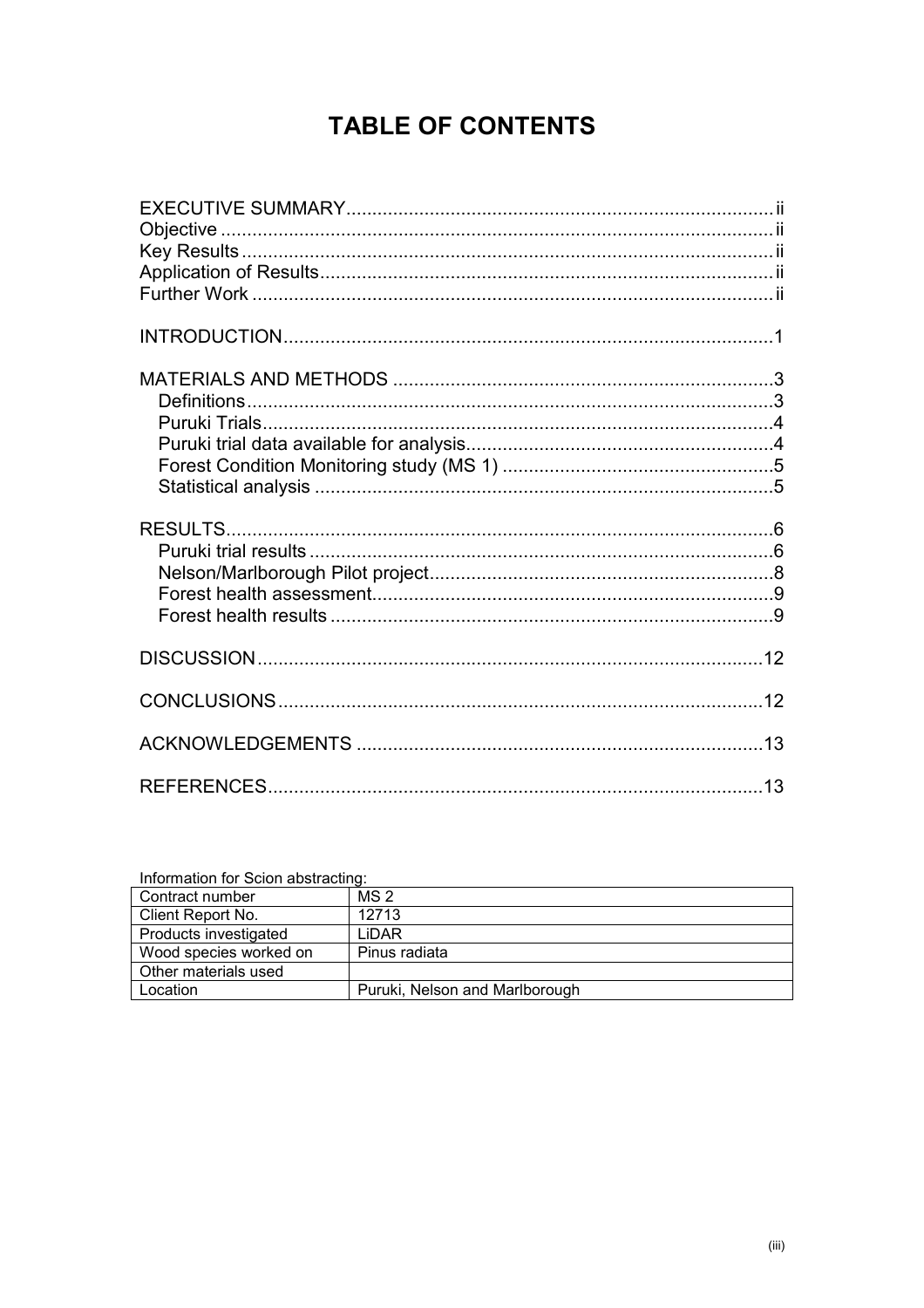## INTRODUCTION

Forest condition monitoring provides a basis for assessing whether there are changes in tree health and by implication growth rate over time. Annual stem volume increment and dry matter production per ha are determined by the leaf area index (Beets and Whitehead 1996). Stands with a high leaf area index will accumulate more biomass and total volume per ha than stands with a low leaf area, other things being equal. However, stands differ in age, silviculture, and site productivity. The effect of stand age and silviculture on stem total volume can largely be predicted using models. However, less predictable factors influence site productivity, which is determined by climate, topography, soil fertility, and various weather related events that influence survival, growth, and tree health.

A number of crown attributes are being considered to assess forest condition in New Zealand using a network of Forest Condition Monitoring plots (Bulman 2008). Of these attributes, crown transparency, which can be envisaged as a visual assessment of the leaf area, is considered to be the most important and is used to estimate forest health condition (ICP 2007). Leaf area can be low, and the crowns therefore appear thin (high transparency) for a number of reasons. For example, needle shedding owing to fungal diseases can result in fewer needle age classes being retained, or alternatively the tree may be deficient in one or more nutrients. While still healthy, uninodal trees with few branch cluster present per unit of stem length, have a lower leaf area than multimodal trees, and will therefore have a more transparent appearance. A crown transparency score integrates all these effects, regardless of cause.

Other attributes can be assessed in order to tease out which factors are influencing leaf area. For example, off-colour foliage, when coupled with its location, appearance, and retention in the crown, signify specific conditions (eg nitrogen deficiency, magnesium deficiency (UMCY), Dothistroma needle blight, Cyclaneusma needle-cast). While these other attributes are very useful, visual symptoms vary depending on the season of the year, and crown assessments of specific disorders are therefore unlikely to be optimal for identifying all factors that influence crown health.

Another attribute that can be assessed is needle retention (NR). This is a count of the number of needle age classes retained within the lower crown, where there is the potential for at least three needle age classes to be present. It is well known that Cyclaneusma results in the casting of needles. Typically the older needle age classes are most affected, so NR is low in the centre of the crown. Defoliation can be so severe that in some cases all needle age classes from the centre to the perimeter of the crown are cast, and only buds may still be live. Genetic differences in susceptibility to Cyclaneusma needle-cast are large, so NR scores can vary markedly between neighbouring trees. A different pattern occurs for Dothistroma needle blight. Needles are not cast, but become blighted with red bands and die while still attached to the twig. Neighbouring trees are often similarly affected, which is characteristic of infection by Dothistroma, even though trees vary in susceptibility. Needle retention in the upper crown is also used to score magnesium deficiency in large trees (often called UMCY) because magnesium deficiency symptoms (yellow-tipped needles that give a hallow appearance to the shoot, with affected shoots located symmetrically in the upper crown) are hard to assess from the ground in large trees. Needle retention and transparency scores provide useful health information at any time of the year.

Recently, it has been shown that leaf area is related to LiDAR metrics, although this technology is at a relatively early stage in its development. Suitably dense LiDAR data, when graphed in three dimensions, have the appearance of clouds of points that define individual tree crowns within a stand. Leaf area, needle retention, and LiDAR data were acquired in plots located at Puruki forest for LUCAS (New Zealand Land Use and Carbon Analysis System) to better understand LiDAR data. To make use of the Puruki data, crown transparency and needle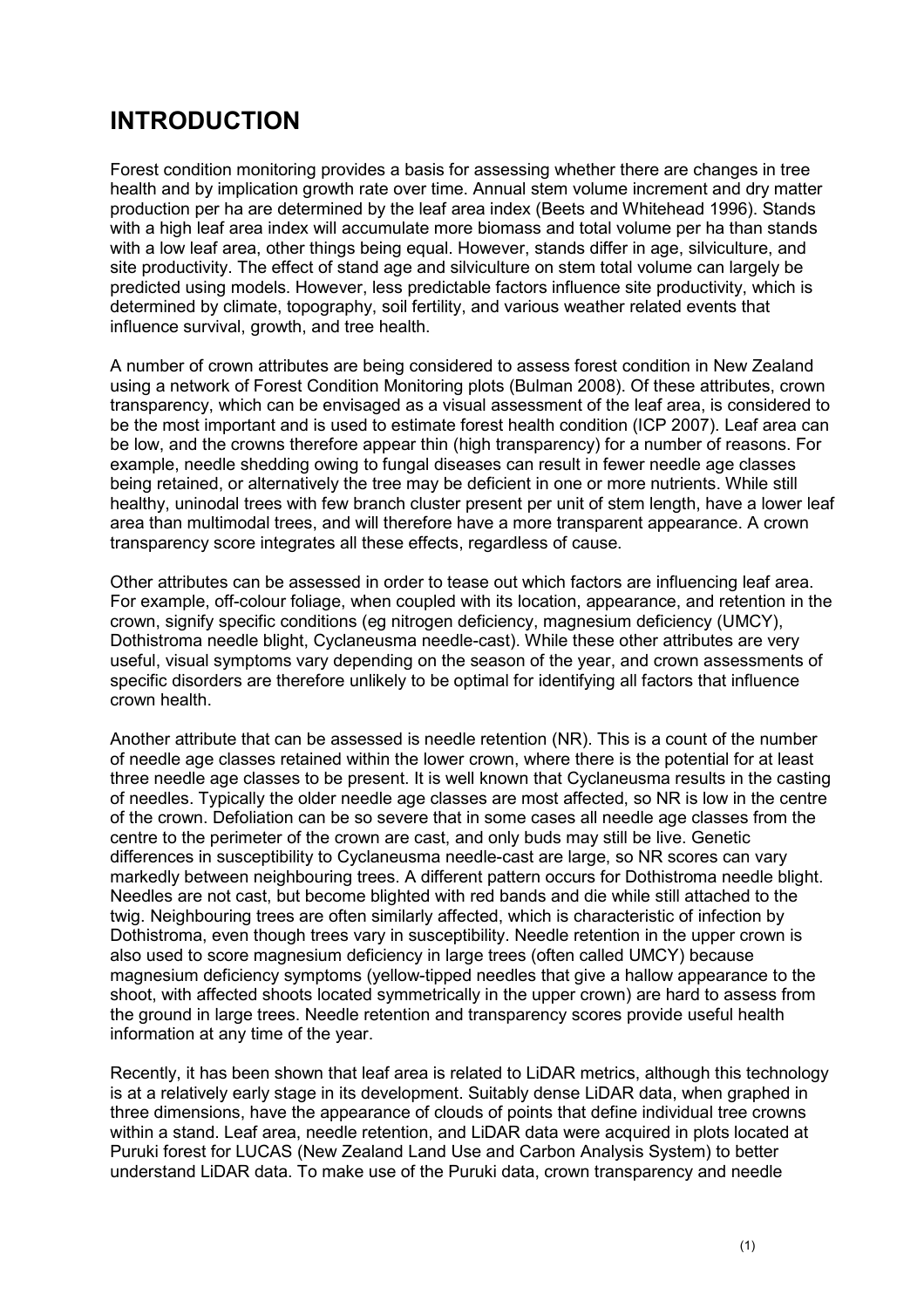retention assessments were undertaken in the plots at Puruki during part of milestone 1 of this Forest Condition

### Monitoring study

The objectives of this report are to:

- 1. Examine the usefulness of crown transparency and needle retention in relation to leaf area and growth rate; and
- 2. Test the potential to assess these attributes remotely using LiDAR.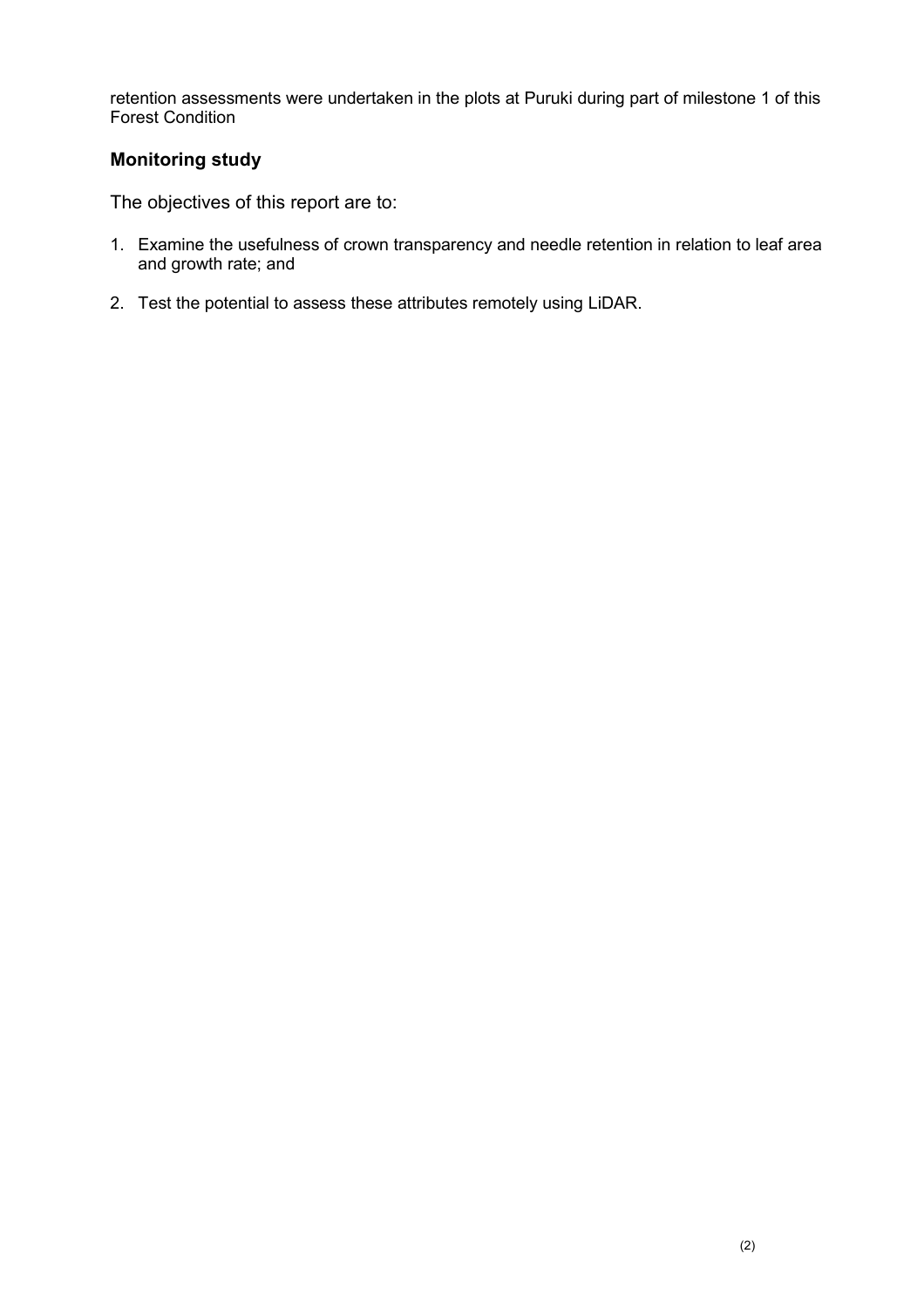## MATERIALS AND METHODS

### **Definitions**

### Crown transparency

This index of foliage projected area is based on a transparency (Transp) score of individual tree crowns relative to standard photographs. It was obtained by viewing a tree crown from an oblique angle, and allocating a score relative to reference photos. Separate assessments were made for the upper half of the crown, and for the entire crown to account for suppression effects in the lower part of the crown. Crowns are expected to have low transparency (indicating low needle loss) if the foliage is dense and largely obscures the stem, and medium to high transparency (and therefore needle loss) if the crown is thin (Fig. 1).



Fig 1 – Low transparency tree with dense foliage that obscures the stem compared with a medium to high transparency tree with a relatively thin crown.

#### Needle retention

Needle retention is a count of number of needle age classes evident in the lower third of the green crown. Needle retention is expected to be 3 or more years in healthy radiata pin7e trees. Where needle retention is less than 3 years, premature needle loss is likely to have occurred. Note that the crown length (specifically, the number of years of height growth from top to crown base) determines the maximum needle age class count that is possible.

#### Proportion of crown affected

The proportion (projected area) of coloured foliage to total foliage (crown viewed obliquely) provides an estimate of disease severity. Foliage infected with Dothistroma is red/brown, peaking in September, while foliage infected with Cyclaneusma is yellow, visible in September/October. Both needle diseases are easy to diagnose during appropriate times of the year and do not require specialist knowledge, once observers are trained.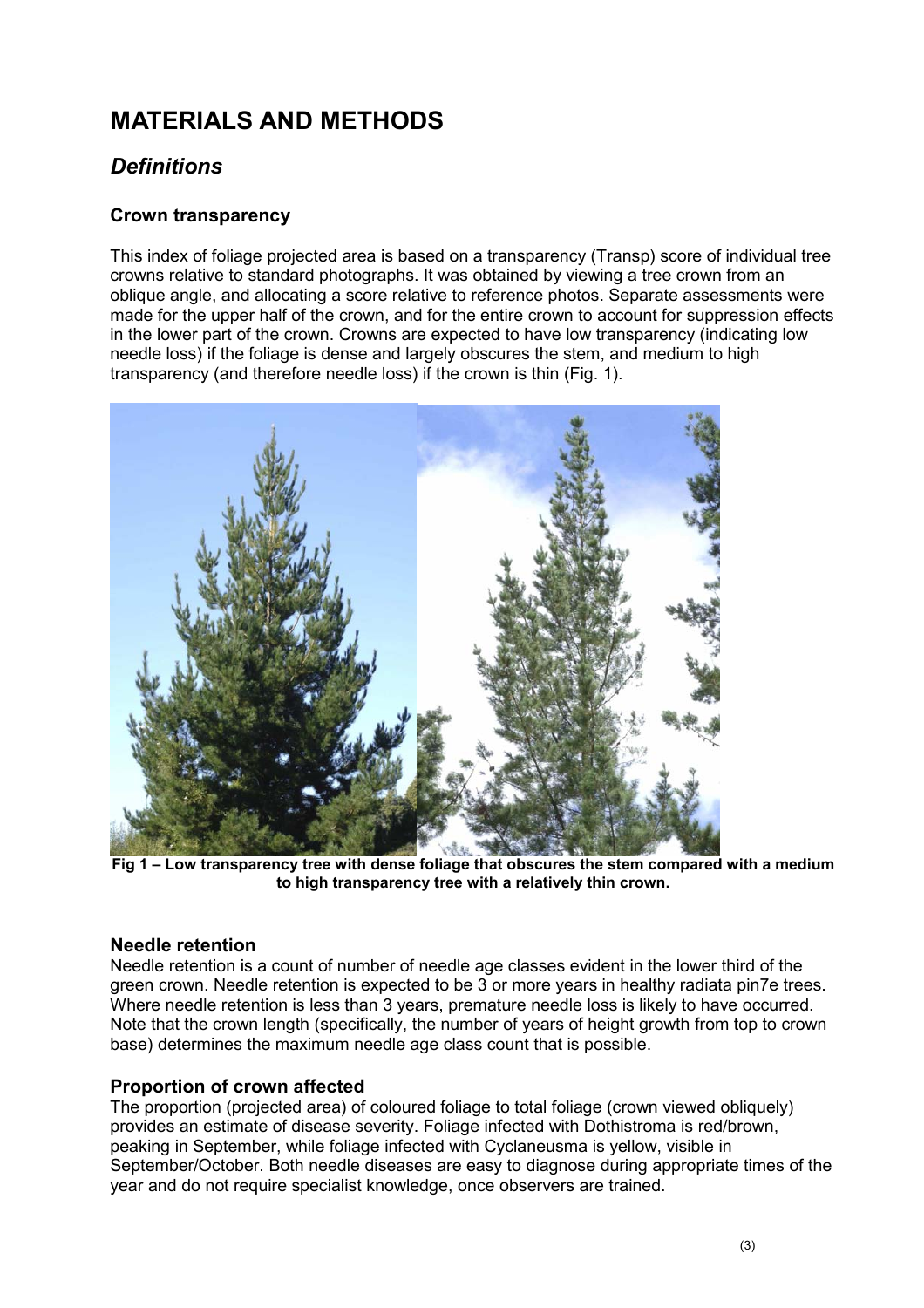#### Leaf area index

The total leaf area of trees in a plot is normal expressed on a plot horizontal surface area basis, and it is then referred to as the leaf area index, LAI. An LAI of 10, for example, indicates that there are 10ha of needle surface area per ha of ground surface area.

#### LiDAR

Light Detection And Ranging refers to an active laser-scanning technology that allows accurate 3-D measurement of forest vegetation and the ground surface based on laser pulse return times.

#### P50fp

P50fp is one of many LiDAR height metrics. It refers to the height above ground corresponding with the  $50<sup>th</sup>$  percentile of the point cloud above a base height, which was set at 0.5m in this study.

#### %veg

%veg is the percentage of first returns above a base height – it is an estimate of canopy cover.

### Puruki Trials

This forest is located at the southern end of the Paeroa Range mid-way between Rotorua and Taupo, where a pasture site was converted to radiata pine in 1973 (Beets and Brownlie 1987), and the forest subsequently harvested and replanted with radiata pine in 1997, at which time a number of trials were established there (Beets et al., 2003). The terrain is moderately steep to steep, with elevation ranging from 530 – 650.m, and pumice soil originating from the Taupo eruption centre (Beets and Brownlie 1987). Crown health and tree growth were assessed in three trials established in Puruki Forest (Beets et al. 2004).

Trial FR443/5 is comprised of 20 plots planted with four seedlots (GF0, GF7, GF30, High Wood Density), with each plot containing seedling origin material from a single seedlot. Plots were installed on either high or low radiation sites at two elevations in a randomised block design with six replicate plots per seedlot (except GF0, with material available for only 2 plots, which were installed on low radiation aspects). The plots were nominally 30 x 30 m square, although some plots were rectangular in shape to ensure all trees in the plot were on planted on a similar aspect face. Crop trees (approx. 380 trees/ha) were pruned to a nominal height of 6 m, with followers still present.

Trial FR443/1 is comprised of six 50 x 50 m plots each established with fascicle cuttings developed from seed collected from two GF7 stands at Nelson and Puruki (both 1st rotation), and were established as one contiguous block. The plots were stocked at approximately 1600 trees/ha, and subsequently thinned to approximately 1000 trees/ha, after which all trees were pruned to a nominal height of 6 m.

Trial FR443/2 is comprised of ten 50 x 50 m plots, with each plot containing a mixture of GF30 and GF7 material, planted in alternating rows, at a stocking of 600 trees/ha. Crop trees (approx. 380 trees/ha) were pruned to a nominal height of 6 m, with followers still present.

The location of each plot at Puruki was accurately known, which ensured the LiDAR metrics applied to the plot trees.

### Puruki trial data available for analysis

The three trials were assessed in August 2006, when diameter at breast height (DBH) of all plot trees, and tree total height, green crown height, prune height, and NR of all height trees were measured. For trials FR443/5 and FR443/2, nominally every 3rd tree in the plot, while in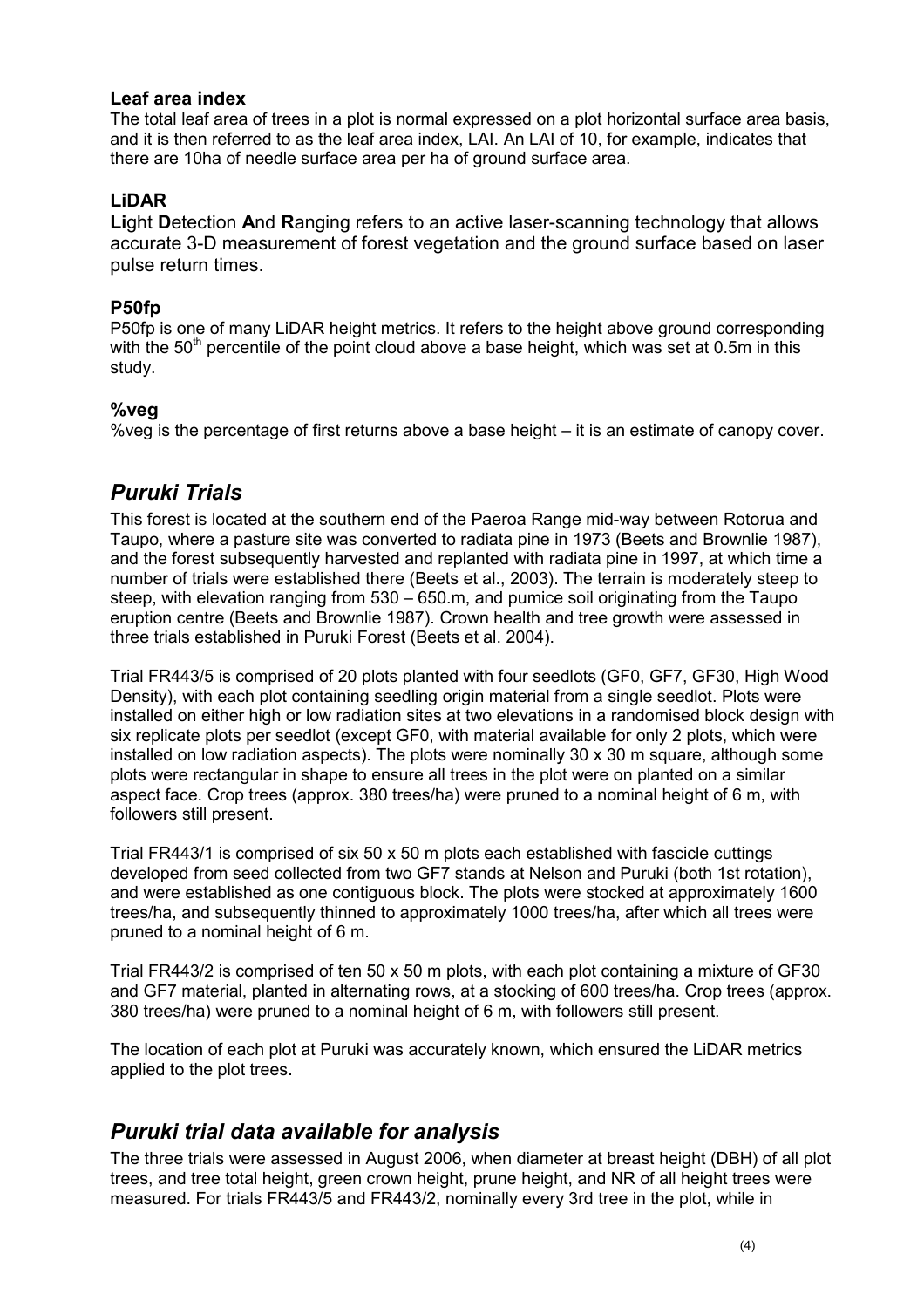FR443/1 one tree per row (23 trees/plot) was selected as a height tree. The number of branch clusters (or whorls) within the live crown of height trees was also counted. Concurrently, LiDAR data was acquired for 36 plots (all three trials), and leaf area index was measured in 10 plots in trial FR443/5. Plots with leaf area measurement were purposefully selected to cover a wide range in canopy thinness.

To test LiDAR relationships with LAI, trees selected for biomass and leaf area measurement needed to be representative, in terms of crown transparency, of all the trees in the plot. Sample trees were therefore selected on a stratified random basis, taking into account NR and whorl count/m of crown length, both of which determine crown transparency. After the LiDAR data were acquired (16th and 17th August 2006) sample trees were felled from 21st August - 8th September 2006, and leaf area measured by 2 m height zone. Leaf area was determined following methods given in Beets and Lane (1987), and LAI calculated by height zone for each plot using the basal area ratio method (Madgwick 1981). Relationships between LiDAR, LAI, and tree growth were intended to focus on the upper part of the canopy, to avoid possible confounding with understory vegetation. Therefore, cumulative leaf area index was calculated, starting at the top of the crown down to a specified height above ground. For example TOPD 6 is the cumulative LAI from top of canopy down to 6m above ground, and TOPD\_8 is cumulative LAI from top of canopy to 8m above ground. The nominal prune height was 6 m, so for TOPD\_6, TOPD\_8 the cumulative LAI's are above the maximum prune height. However, cumulative LAI's from TOPD 4 and below were within the partially pruned part of the canopy where understorey shrubs also occurred, and were therefore excluded from this analysis. Mean top height and stem total volume inside bark was estimated for each plot at stand age 9 years.

### Forest Condition Monitoring study (MS 1)

Crown transparency and needle retention of height trees assessed in 2006 were reassessed in 2007 (December 2007/ February 2008) for all 20 plots in trial FR443/5. Transparency of the upper 50% of the crown and also of the whole crown were assessed by a single experienced observer, Lindsay Bulman, to allow objective testing of relationships between crown transparency and other attributes. NR assessed predominantly by one experienced observer, Steve Pearce. Plot means of growth, and tree health attributes were calculated for statistical analysis (Table 1).

### Statistical analysis

Relationships between various crown health attributes (transparency in upper 50% and total crown, NR) were examined using GLM procedures of SAS (Windows Version 9, SAS Institute Inc., Cary, NC, USA). Relationships between growth, leaf area, and crown health attributes were then explored. For illustrative purposes, the coefficients of the relationships are sometimes given to show the sign and magnitude of the coefficients. Inclusion of these parameters does not imply that the relationships can be generally applied elsewhere.

|                            | Mean            | Min. | Max. |
|----------------------------|-----------------|------|------|
| $MTH$ (m)                  | 12.9            | 1 N  | 16 ቦ |
| <b>BA</b> (m2/ha)          | 31.5            | 20 4 | 18 Q |
| LAI from tree top to 6m ht |                 |      | 18.5 |
| NR (2007/08)               | 4               | በ 5  | ን በ  |
| Transp (upper 50%) %       | 28 <sub>0</sub> |      | 38.5 |
| Trees/ha                   |                 |      |      |
| Brch clusters/m of crown   | -59             | 1 31 |      |

#### Table 1. Plot summary data for 9 year old trial (FR443/5) at Puruki Forest. NR and transparency were assessed in Dec 2007/Feb 2008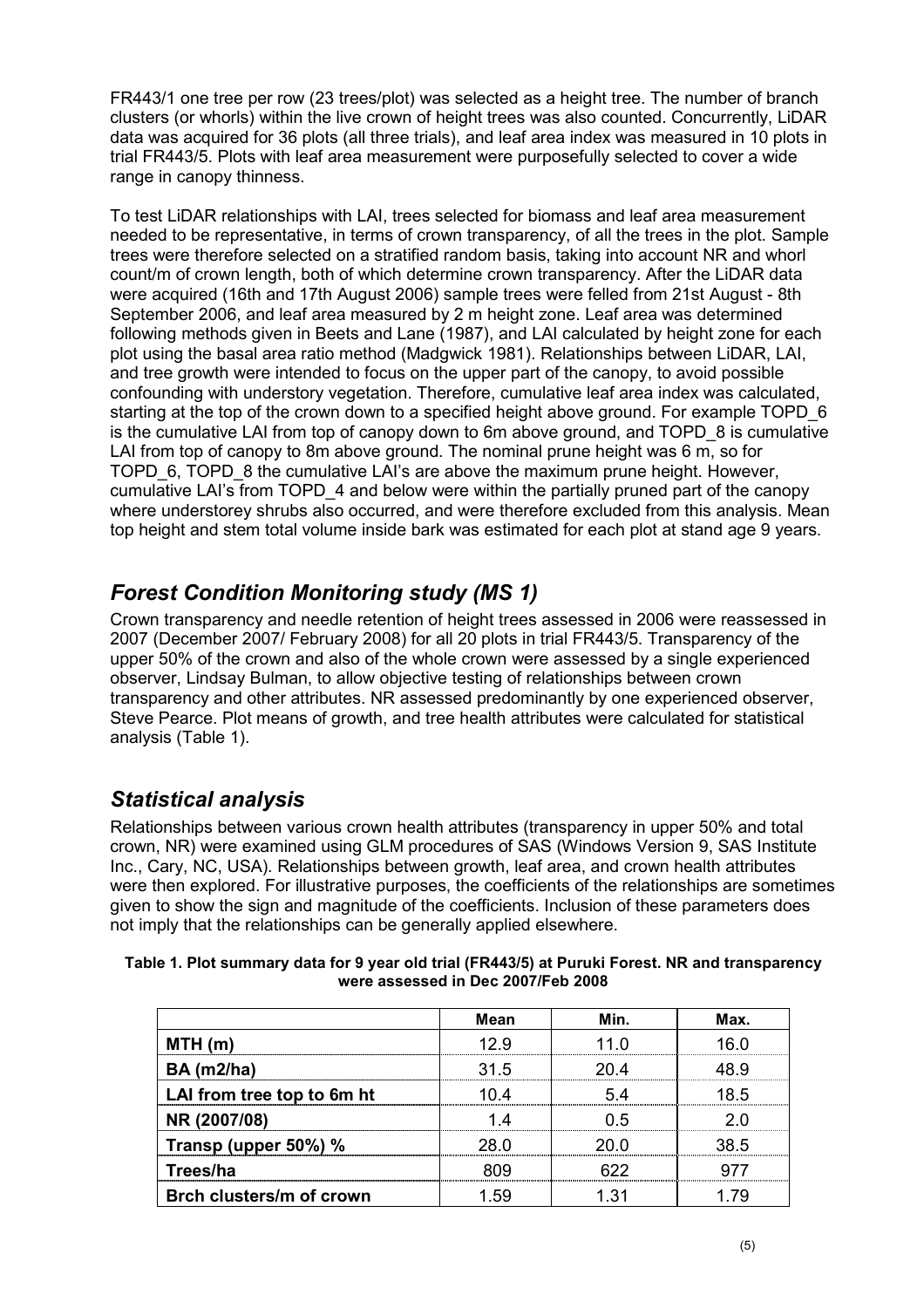## RESULTS

### Puruki trial results

The two transparency scores (upper 50% and total crown) were closely related to each other, but transparency was less in the upper crown where foliage density was consistently higher. Crown total transparency explained 84% of the variation in upper crown transparency:

Transp (upper  $50\%$ ) = 0.101 + 0.670 x Transp (total crown)

The plot mean NR score based on the 20 FR443/5 plots assessed in 2006 averaged 2.04 age classes per tree, with a mean of 2.2 at high and 1.9 at low radiation sites. The plot mean NR score decreased to an average of 1.36 age classes per tree in 2007/08. NR in 2007/08 was significantly related to NR in 2006. Solar radiation level explained additional variation in the 2007/08 plot means, when the least squares mean NR were 1.6 and 1.1 at high and low radiation sites, respectively, after taking account of the 2006 scores.

Transparency of the total crown in 2007 decreased as NR in 2007 (R2 = 65%) increased, although the relationship was not strong using the 2006 NR scores (R2 = 39%), presumably because the relative health of plots trees changed between years. We expected transparency and NR to be related because trees which do not retain needles have noticeably thinner and therefore more transparent crowns compared with trees that retain older needle age classes. The correlation between transparency and NR in 2007 was slightly stronger using the upper crown transparency scores (R2 = 68%), therefore the upper crown transparency data were of interest in relation to LAI and LiDAR.

It should be noted that, on a plot mean basis, transparency decreased as the number of branch clusters recorded per m of green crown length increased, with the R<sup>2</sup> increasing from 68% (using NR alone) to 80% when both NR and the number of branch clusters/m were included in the analysis. In other words, plots with more branch clusters per m of green crown had significantly lower crown transparencies than plots with more widely spaced branch clusters:

Transp (upper 50%) = 66.76 - 14.15 x Clusters/m – 11.88 x NR in 2007/08

#### Relationships with LAI

#### **Transparency**

The logarithm of leaf area index (TOPD\_6) decreased as transparency in the upper crown increased (Prob.  $>$  F = 0.0053) and increased as stocking increased (Prob.  $>$  F = 0.0129), with an  $R^2$  = 76%. The results obtained using TOPD\_8 were similar to when using TOPD\_6, with the transparency (Prob.  $>$  F = 0.0513) and stocking (Prob.  $>$  F = 0.0019) based relationship having an  $R^2$  = 79%. Leaf area was expected to be less in plots where trees have transparent crowns. Stocking was included in the model, because transparency focuses on individual tree crowns, while LAI includes the gaps between tree crowns. The transparency based function based on the 10 plots with leaf area measurements is:

Log (LAI – for TOPD  $8$ ) = -0.688 - 0.014 x Transp (upper 50%) + 0.0021 x SPH

#### NR

The results for NR were similar to those obtained for transparency, although the logarithm of LAI for TOPD 8 was marginally more strongly related to NR in 2007 (Prob.  $> F = 0.0143$ ) and stocking (Prob. > F = 0.0005), with an R<sup>2</sup> = 85%. This suggests that NR is broadly comparable to crown transparency as an indicator of leaf area. Using the LAI from the top of the canopy down to 6 m height, TOPD 6, where NR (Prob.  $> F = 0.0006$ ) and stocking (Prob.  $> F =$ 0.0009), explaining 87% of the variation, was only slightly better than using TOPD 8.

LiDAR metrics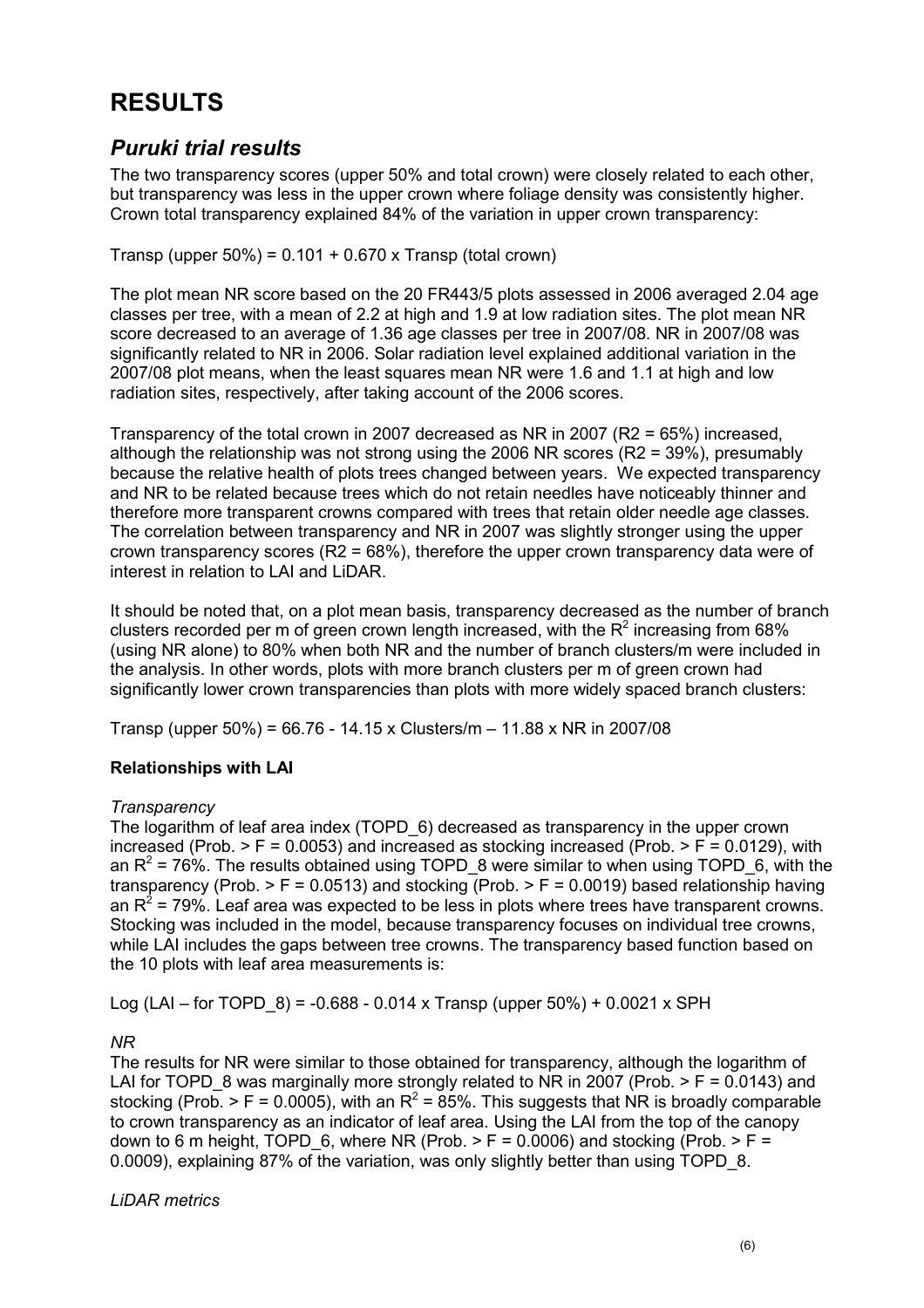The logarithm of leaf area index (TOPD 8) was strongly positively related to the two LiDAR metrics, p50fp (Prob. > F < 0.0001) and %veg (Prob. > F = 0.0003), with an overall  $R^2$  = 95%. The  $R^2$  = 89% using TOPD\_6m. The p50fp metric, which is the height above which 50% of the returns originated, was higher in plots with larger LAIs, and was statistically significant when fitted on its own but more so when fitted jointly with %veg. The %veg metric was not significant on its own.

#### Relationships between crown health attributes and LiDAR metrics

Crown transparency was strongly negatively related to  $p50fp$  (Prob.  $> F = 0.0198$ ) and positively related to %veg (Prob. > F = 0.0021), with an  $R^2$  = 55%. These LiDAR metrics were also strongly related to NR in 2007. NR was positively related to p50fp (Prob.  $> F = 0.0202$ ) and negatively related to the %veg (Prob. > F = 0.0056), with an  $R^2$  = 50%. Clearly, these two LiDAR variables, which were both related to LAI, are related to crown transparency and NR through their correlations with LAI.

#### Relationships with stem volume

#### LAI

Stem total volume under bark per ha was strongly positively related to plot LAI (TOPD 6m) (Prob. > F < 0.0001), with an R<sup>2</sup> = 94%. Using LAI of TOPD\_8 gave a similar R<sup>2</sup> = 91%. LAI was expected to be strongly related to the increment in stem volume (Beets and Whitehead 1996), however, in trail FR 443/5 plots were all of the same age and had the same silvicultural history, and therefore total stem volume is also well correlated with LAI. This relationship will change with stand age and silviculture.



Fig.2. Relationship between stem total volume and leaf area index in 9 year old trees of trial FR443/5 at Puruki

#### **Transparency**

The logarithm of stem total volume under bark was also strongly positively related to stocking (Prob.  $>$  F < 0.0018), and transparency (Prob.  $>$  F = 0.0130), with an R<sup>2</sup> = 50%. The overall model is:

Log (Volume) = 1.792 + 0.0008 x SPH - 0.011 x Transp (upper 50%)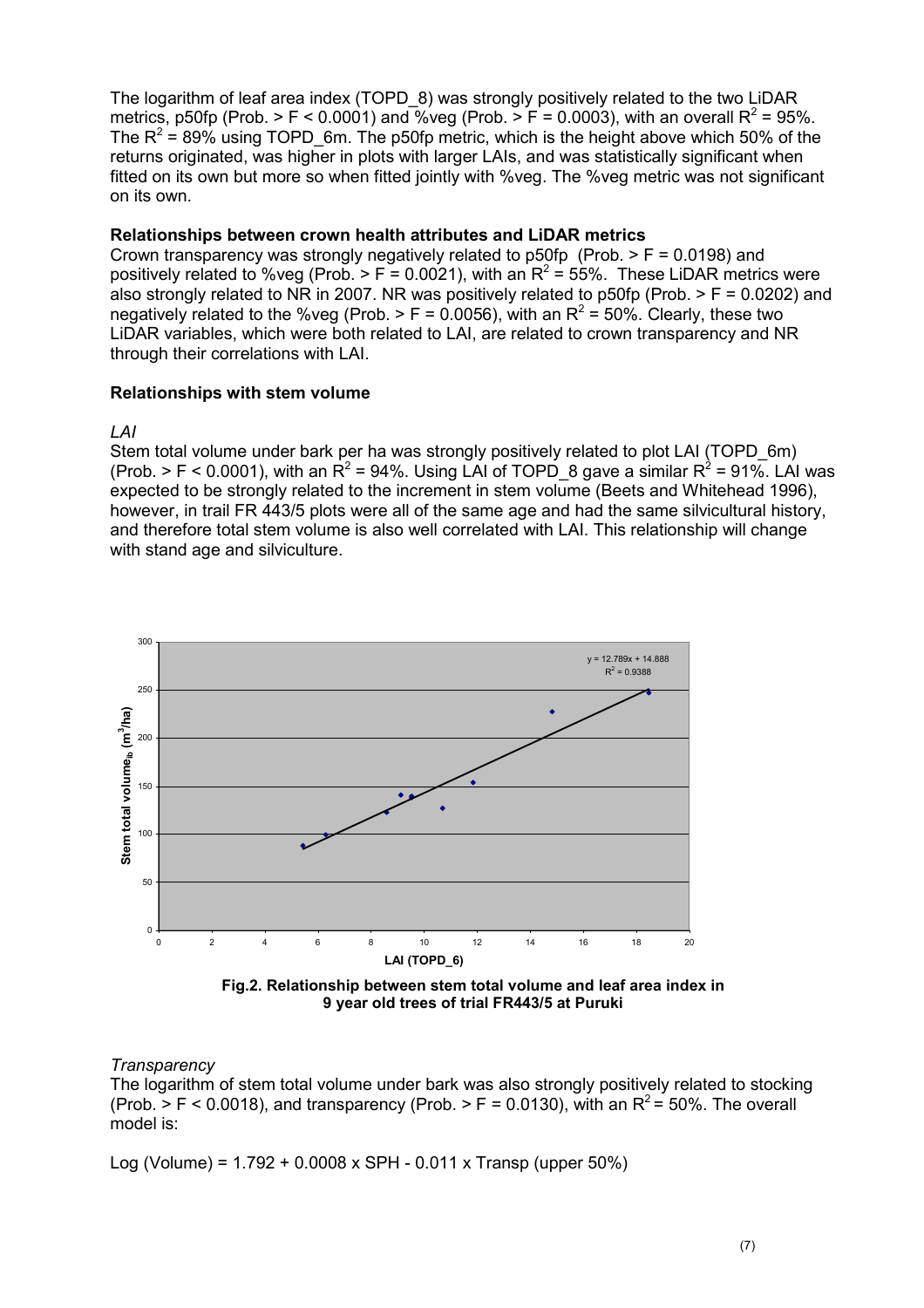The transparency coefficient is negative, which indicates that less stem volume occurs in plots with more transparent crowns. Total transparency (Prob.  $>$  F = 0.1045) and stocking (Prob.  $>$  F = 0.0048) explained only 38% of the variation in stem volume, with stocking having a statistically significant effect.

#### NR

Not surprisingly, the logarithm of stem total volume under bark was also strongly positively related to stocking (Prob. > F < 0.0001), and NR (Prob. > F = 0.0016), with an  $R^2$  = 66%. The overall model is:

Log (Volume) = 1.278 + 0.0007 x SPH + 0.151 x NR

The NR coefficient is positive, which indicates that more stem volume occurs in plots with high needle retention.

#### LiDAR metrics

Using 20 plots of FR443/5, the logarithm of stem total volume under bark was strongly and positively related to p50fp (Prob.  $> F < 0.0001$ ) and also positively related to %veg (Prob.  $> F =$ 0.0044), with an R<sup>2</sup> = 87%.

Log (Volume) =  $1.220 + 0.0039 \times \%$  veg + 0.0975 x p50fp

These two LiDAR metrics (p50fp, %veg) were selected for analysis because, of the various metrics tested, they were both strongly related to LAI and mean top height.

Across all 36 plots at Puruki (representing a range in stocking) the logarithm of stem total volume under bark was strongly and positively related to p50fp (Prob. > F < 0.0001) and also positively related to %veg (Prob.  $>$  F = 0.0002), although the variation explained by these two LiDAR metrics decreased using all three trials, with the  $R^2$  = 70%.

Log (Volume) = 0.825 + 0.0080 x %veg + 0.0991 x p50fp

Adding stocking improved the overall fit, with the overall  $R^2$  increasing to 79%. The two LiDAR metrics (p50fp, %veg) do not appear to be adequate on there own to represent the effect of stocking differences on stem volume.

The plots at Puruki were 9 years old when the LiDAR data were acquired, nevertheless these two LiDAR metrics can be expected to be more generally related (i.e. at different stand ages and SI) to total stem volume through volumes relationship with tree height and LAI. Nevertheless, it is to the LAI of these plots that the LiDAR height metric (p50fp) is likely responding to. As trees grow in height, the mean height of the canopy (leaf area) above the ground surface will increase.

### Nelson/Marlborough Pilot project

Forest health was assessed at sites located on a 4 km grid in the Nelson/Marlborough region in pilot study for LUCAS (Moore et al., 2005). Assessments included crown transparency, needle retention, and the proportion of crown area affected by a particular condition, which applies specifically to Dothistroma needle blight and Cyclaneusma needle-cast severity. At each sample site, a cluster of four 0.04 ha circular plots was installed. The centre of plot 1 was located at the 4 km grid intersection point, with the centres of plots 2, 3, and 4 located 35 m horizontally from the centre of plot 1 on bearings of 0, 120 and 240°, respectively (Figure 3). The DBH of each standing tree on a plot was measured and its bearing and horizontal distance from the plot centre recorded. A subsample of up to 16 trees spanning the range of DBH values was selected for measurement of total height, green crown height and pruned height. There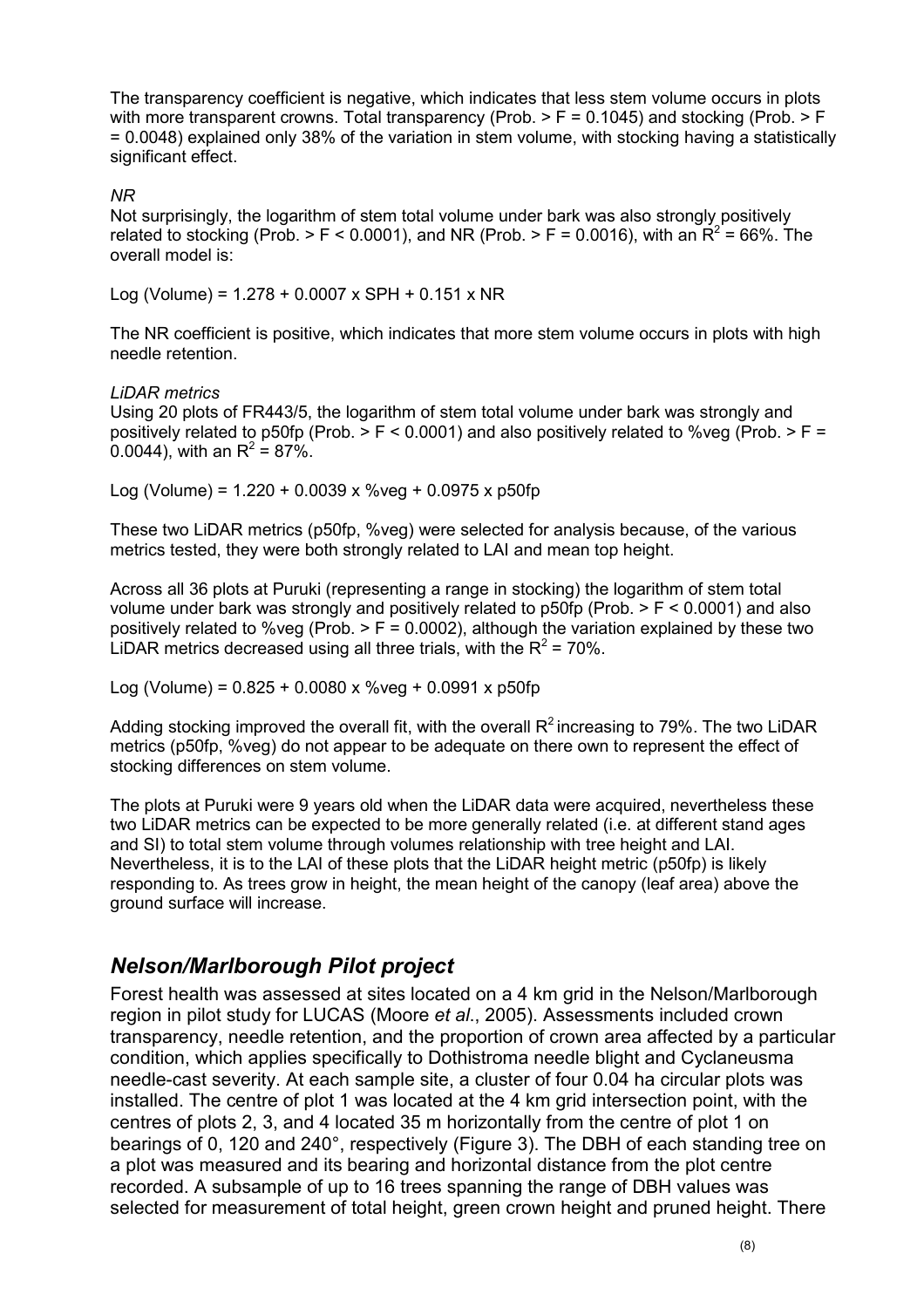were some issues in this pilot study regarding the accuracy of plot locations based on GPS measurements.

### Forest health assessment

Estimates of tree health were made in September/October 2004 on trees selected across the diameter range for height measurement. For each selected tree, crown transparency was estimated by comparing the crowns of individual trees to a series of photographs of spruce across the range in transparency (provided by Lindsay Bulman). A count of the number of needle age classes present in the lower 1/3rd of the green crown was also made. The proportion of crown area affected by either Dothistroma needle blight or Cyclaneusma needlecast was assessed.



Fig 3. Layout of the cluster of four 0.04-ha plots.

### Forest health results

Stand health varied widely among sites within the pilot region. The mean needle retention score ranged between 1-3 years. Dothistroma needle blight ranged between 0 – 55% on a plot mean basis, while Cyclaneusma needle-cast ranged between 0-20%.

Mean needle retention NR (Fig 4), Dothistroma needle blight (Fig 5) and Cyclaneusma needlecast (Fig. 6) scores generally improved from west to east within the region. An analysis of the individual tree data showed that tree health scores accounted for a significant proportion of the variation in tree diameter within sites. For example, the effect of NR on DBH, which was tested while accounting for the effect of other site factors (represented by Cluster in the analysis) was highly significant, with Cluster and NR jointly accounting for 72% of the variation in tree DBH across the region. The F-value for Cluster was 132, with Prob. > F <0.0001. For needle retention the F-value was 62, with Prob. > F <0.0001.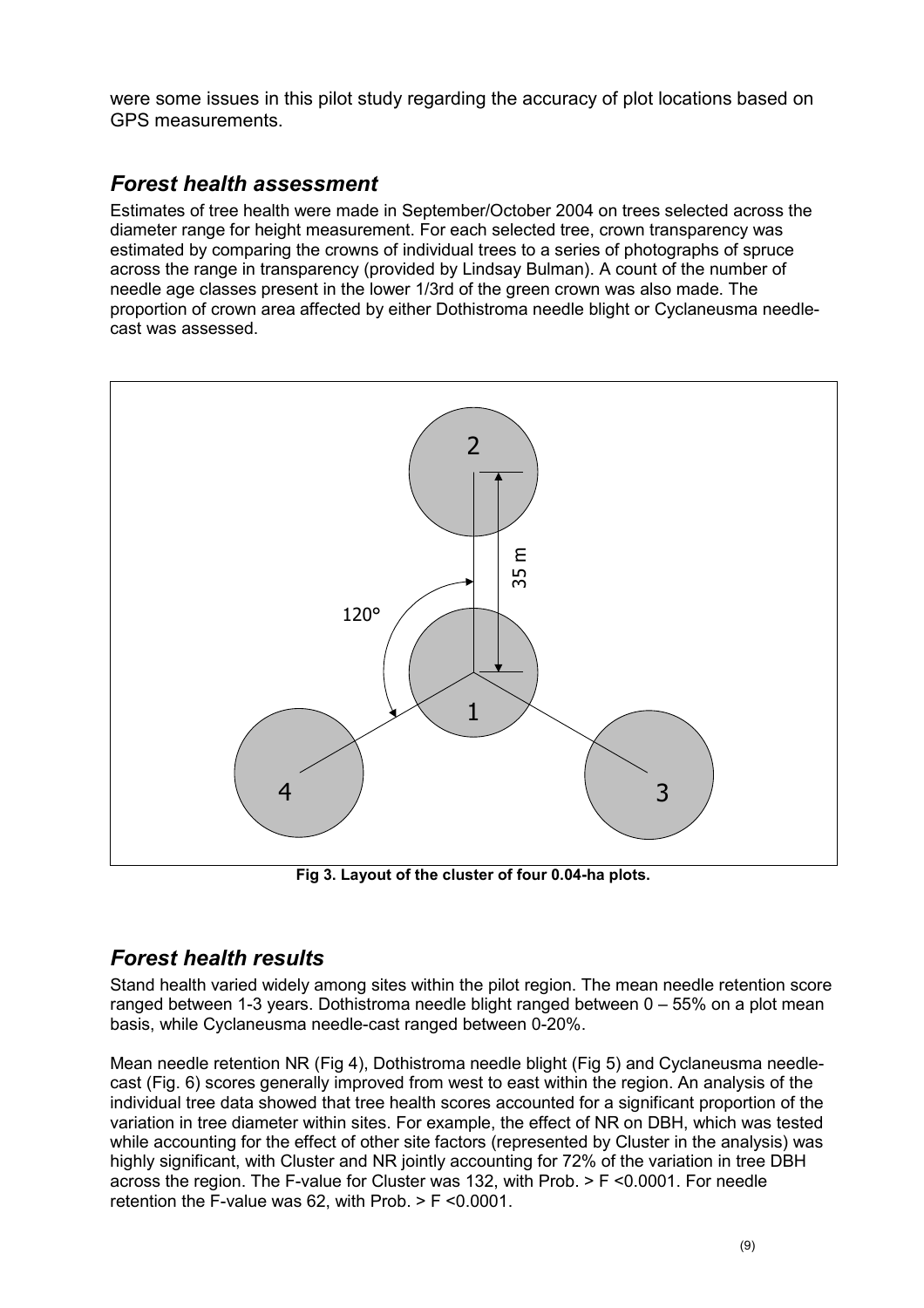

Fig 4. Plot mean needle retention score in the Nelson/Marlborough region, with plots ordered from West to East.



Fig 5. Plot mean score of the percentage of crown affected by Cyclaneusma needle-cast.



Fig. 6 Plot mean score of the percentage of crown affected by Dothistroma needle blight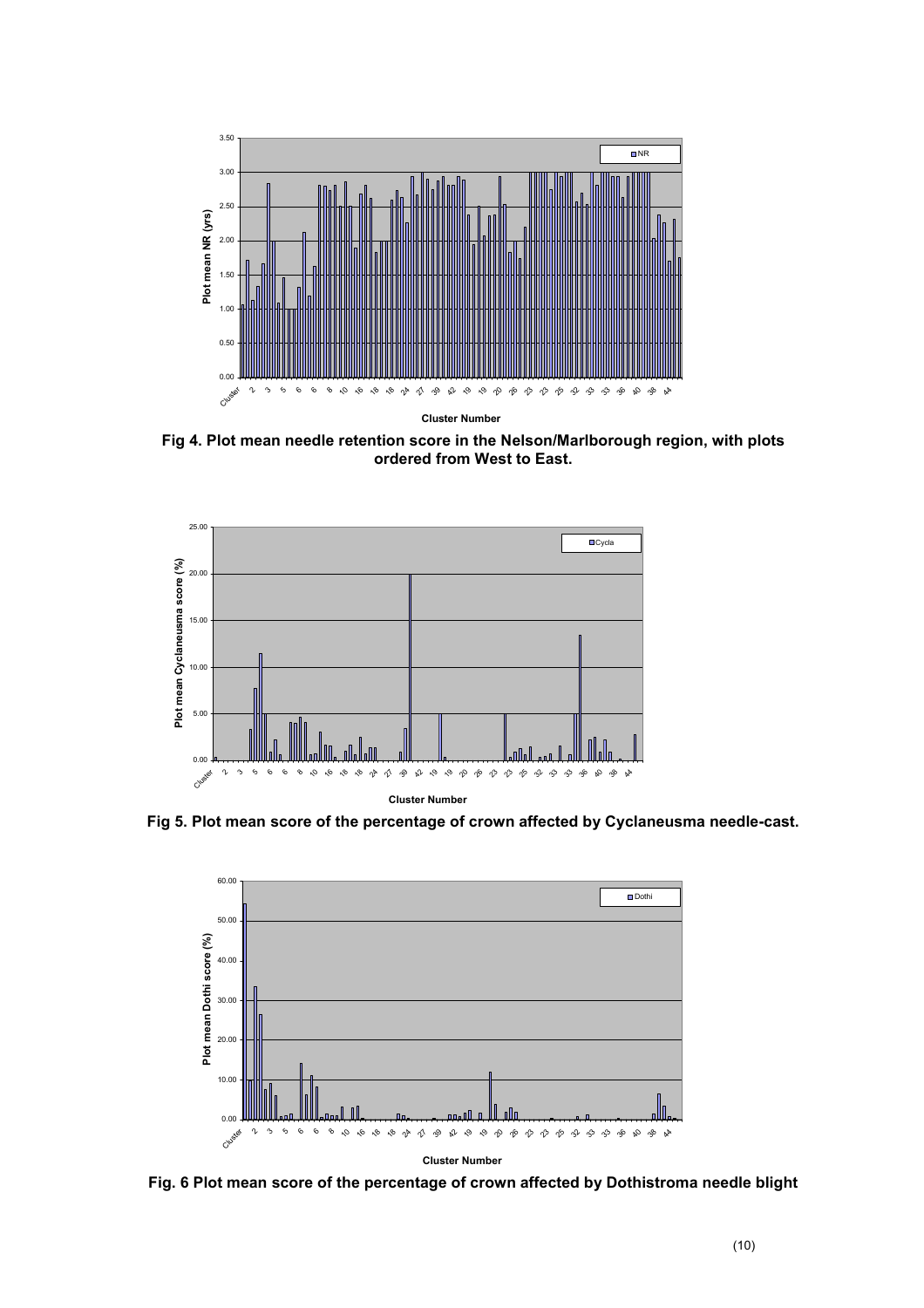The two transparency scores (upper 50% and total crown) were closely related to each other, and transparency was less in the upper crown, as found at Puruki. Crown total transparency explained 64% of the variation in upper crown transparency, which is a lower R<sup>2</sup> than found at Puruki:

Transp (upper  $50\%$ ) =  $-0.09 + 0.296$  x Transp (total crown)

Transparency of the upper crown decreased as NR ( $R^2$  = 25%) increased, although the relationship was weaker than that observed at Puruki.

#### Relationship of health related attributes with LiDAR metrics

Using the 74 plots in Nelson/Marlborough, NR was negatively related to p50fp (Prob.  $>$  F = 0.0125) and positively related to %veg (Prob > F = 0.0002), with an R<sup>2</sup> = 22%. The relationship was weaker than at Puruki, and furthermore the sign of the parameters are opposite to those found at Puruki. Neither of the two crown transparency scores (upper 50% or total crown) were related to LiDAR metrics. It can be inferred that in these 74 plots in Nelson/Marlborough neither transparency nor NR are closely related to LAI, with the latter presumably varying in relation to site and management factors other than tree health.

#### LiDAR metrics for estimating volume

Across all 74 plots the logarithm of stem total volume under bark was strongly and positively related to p50fp (Prob.  $> F < 0.0001$ ) and also positively related to %yeg (Prob.  $> F = 0.0004$ ). with an R2 = 73%. These particular LiDAR metrics were selected for this analysis because they were both related to LAI at Puruki.

Log (Volume) =  $1.016 + 0.0074 \times %$ Veg + 0.0858 x p50fp

Adding stand age improved the relationship, although stocking was not significant, with the overall  $R^2$  = 74%. The same two LiDAR metrics (p50fp, %veg) were related to stem total volume, even though the stands in the pilot study differing in age, SI, stocking, and productivity from those at Puruki.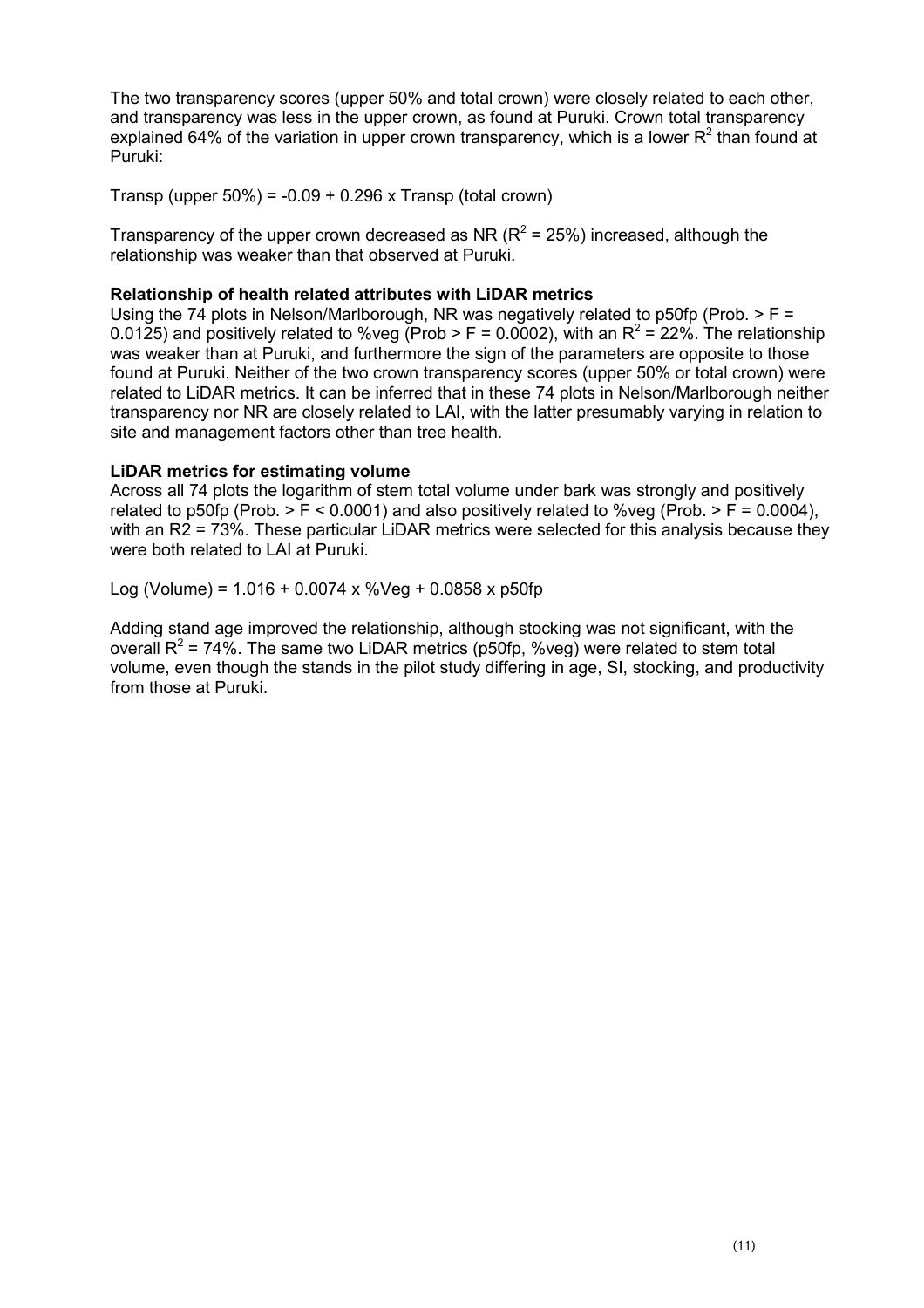## **DISCUSSION**

Once conversant with the Forest Health assessment methodology, the field crews generally had little difficulty making the necessary measurements and observations. The one exception was the Crown Transparency assessment at Nelson/Marlborough, which was poorly explained in the methods and difficult to apply with any degree of consistency. Transparency and NR at Puruki were moderately strongly related to LiDAR metrics with  $R^2$  values of 0.55 and 0.50, respectively. No such relationship was found at Nelson/Marlborough, and NR was only weakly related to LiDAR metrics there. The first result was expected given the inadequate training period for transparency assessment. Regular training and use of the field assessment guide currently under development by Lindsay Bulman (pers.comm.) will overcome this limitation.

The three methods used to estimate LAI performed well, with LiDAR an outstanding predictor of LAI, explaining 0.95 of the variation among plots at Puruki. There were also strong relationships between upper crown transparency and NR with LAI, having  $R^2$  values of 0.79 and 0.85, respectively, when stocking was taken into account. The procedure followed at Puruki to select sample trees for leaf area measurement was particularly rigorous, and explains why LAI relationships with LiDAR and tree health attributes were strong.

The relationships between the four crown variables LAI, Transparency, NR, and LiDAR with tree volume were also strong, considering that the crown variables were the result of one-off assessments. It is best practice to relate an average crown value from data collected over a number of consecutive years when establishing relationships with growth, particularly on sites prone to high annual variation in crown health and needle retention.

Following on from the reservations associated with using one-off estimates of crown health, a question that remains uncertain is what would happen to LiDAR height metrics in situations where a healthy stand becomes unhealthy later on in life and the leaf area decreases? Likewise, leaf area generally decreases as site fertility decreases. It might then be anticipated that the LiDAR points will tend to penetrate deeper into the tree crown and the point cloud mean height will therefore be lower down within the crown, compared with healthy stands or stands on more fertile sites.

For assessments of specific disorders, the time of year is critical for assessing the proportion of crown affected. Timing is less important for NR and transparency, although transparency and NR assessments should be undertaken as close to the same time of year as is practical.

## CONCLUSIONS

To examine trends over time:

- 1. The order in which plots are remeasured is important. A particular plot should be remeasured at the same time of the year as far as practicable.
- 2. Needle retention and transparency should be assessed in winter or early spring, when tree growth is normally measured.
- 3. Cyclaneusma needle-cast symptoms are typically visible during late spring. Regions prone to Cyclaneusma should be scored at that time, assessing the proportion of crown affected. If plots have to be measured in winter, Cyclaneusma can not be scored directly, but its impact on health and growth inferred from other evidence
- 4. The proportion of crown affected by Dothistroma can be scored at any time during the winter/spring plot remeasurement period.

In a one-off assessment undertaken in 9-year-old stands at Puruki, crown transparency and NR were strongly related to leaf area index and LiDAR metrics. However, the particular LiDAR metrics involved were also strongly associated with stem volume, both at Puruki and